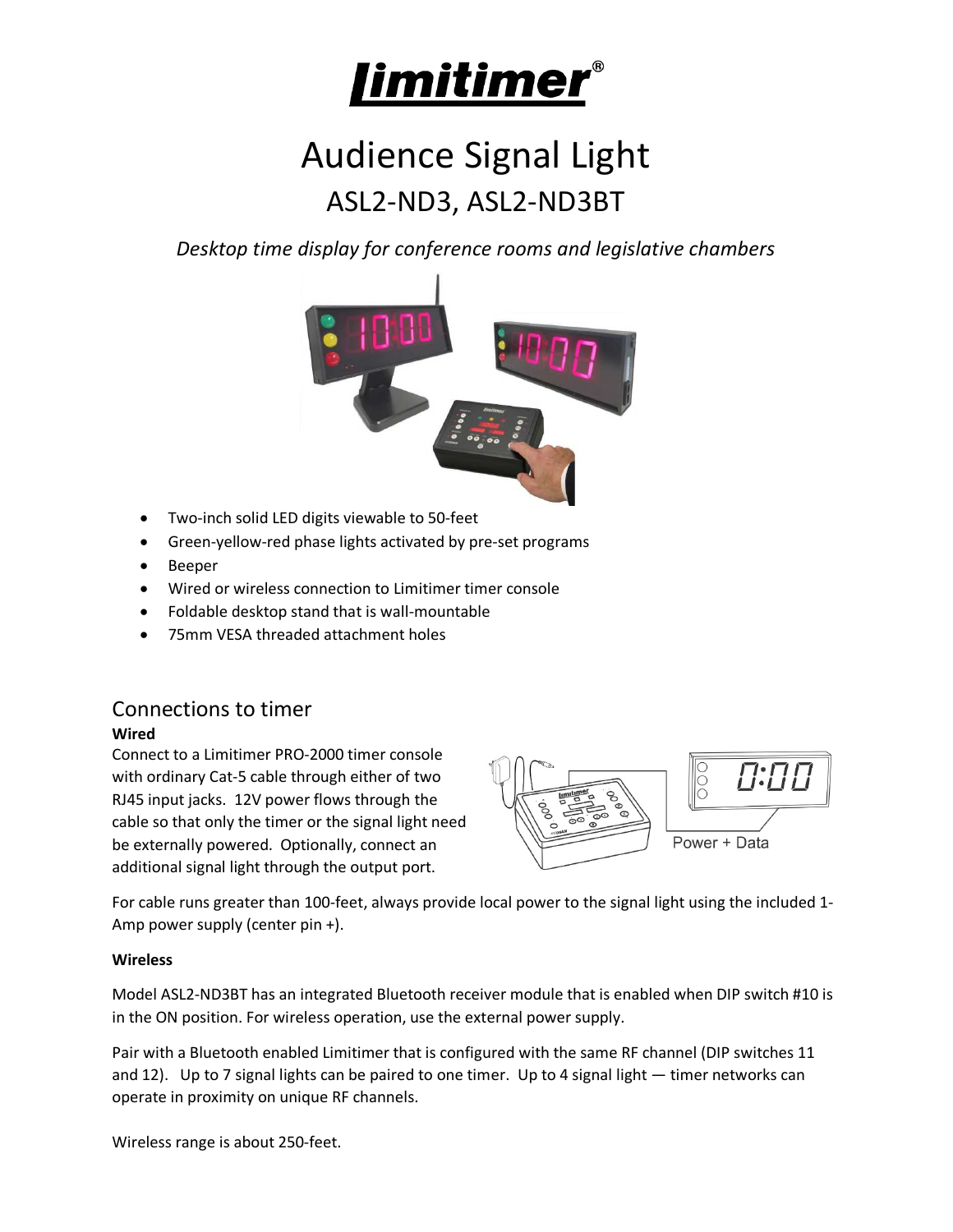*Note:* When pairing, the signal light should be kept within 25-feet of the timer. Once the signal light displays the timer settings, pairing is achieved. Now, the signal light can receive timer data from the full distance range.

#### **Alternate Wireless Connection**

Model ASL2-ND3 does not have an integrated Bluetooth receiver. A standalone Bluetooth receiver (DSan model TR-2000BT) may be used to wirelessly capture Limitimer timer data over the same distance, and then connect to one or more signal lights.

#### **Connections to other signal lights**

Connect any Limitimer signal light to the output port of the ASL2-ND3. Data and power from a Limitimer connected to the input port will flow to the connected signal light along with power.

## Switch Settings

#### **1-4 Display Programs**

Limitimer PRO-2000 timer provides four individual timing programs. Use switches 1 to 4 to configure the signal light to display any of these programs. If it is configured to display all the programs, it will show the program that is active on the timer.

Program 4 can run in background. It may be used to time an entire session while Programs 1, 2 or 3 may be used for individual presentations. Only one of these programs may be running at one time.



Power + Data

TR-2000BT

#### **5 Counting**

When set to ON, the display will stop at  $0.00$  even though the timer may continue counting overtime. Set to OFF to display overtime.

#### **6 Clock Display Configuration**

See Switch #9.

Select 12-hour (ON) or 24-hour (OFF) clock display.

#### **7 Suppress Beep**

Set to ON (default) for silent operation, even if the Limitimer timer is set to beep.

If set to OFF, and enabled on the timer, the display will beep intermittently after  $0:00$ . If Beep is disabled on the timer, no beep will sound, even if Beep Suppress is OFF on the signal light. **Note:** To beep only on the signal light, enable beep on the timer, but select a null sound and disable Beep Suppress on the signal light.

#### **9 Time-of-day Clock**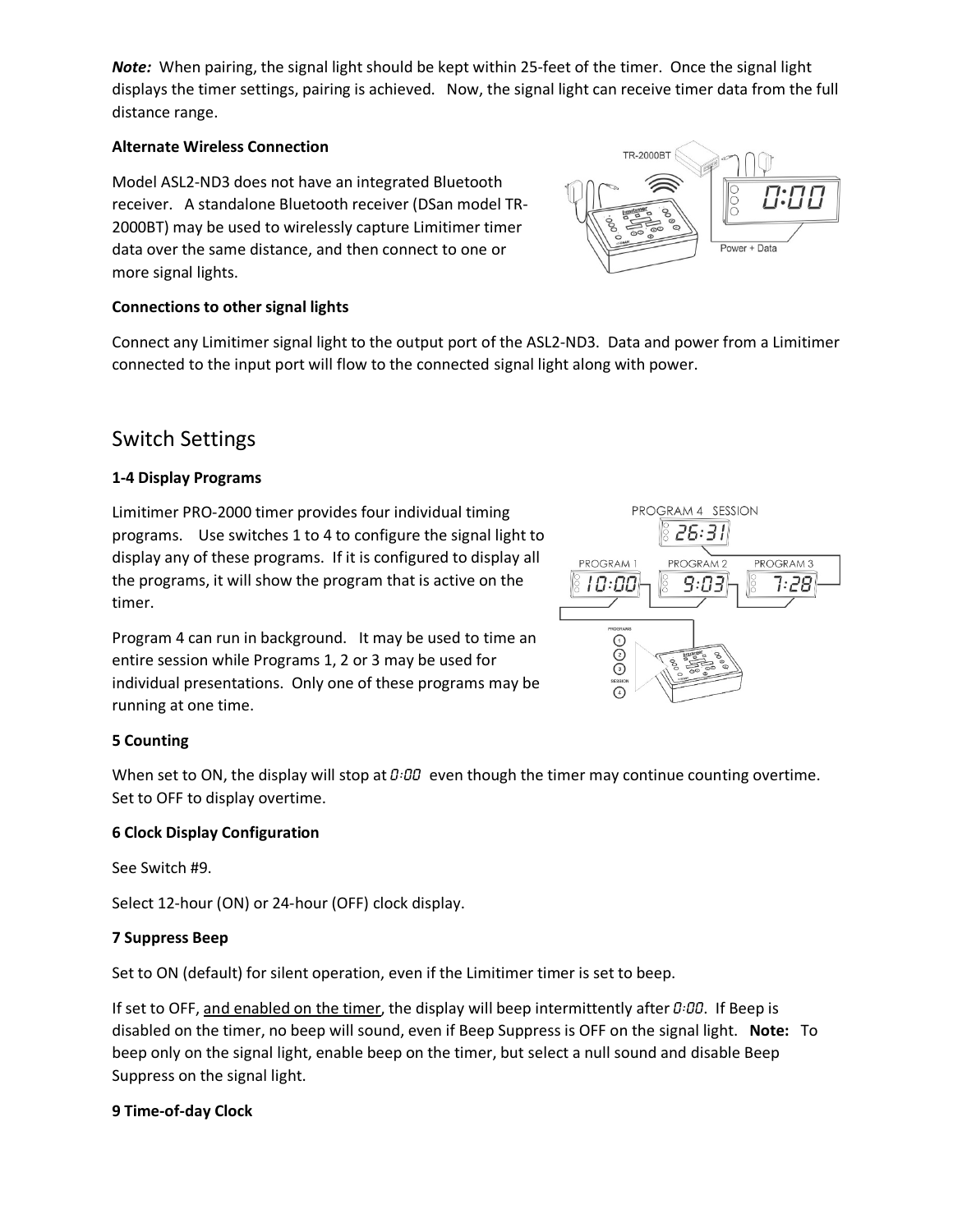Signal Light must be locally powered. It will display the time of day when a connected timer is switched off. If switch 9 is set to OFF, digits will be blank when timer is turned off.

#### **10 Enable Bluetooth Receiver**

Set to ON to receive time data wireless from a Bluetooth-enabled timer.

#### **11-12 RF Channel**

Match with switches 11 and 12 on a timer. Up to 7 signal lights can be wirelessly connected to a wireless Limitimer. Up to 4 timer-signal light networks can operate in proximity without interference on distinct RF channels.



# Power Requirements



Signal light is supplied with a 12V 1Amp external power transformer that accepts 110-240 V mains fitted with the appropriate plug for your country. The timer and



operate both the timer and up to 2 signal lights with one power supply. When the cable connecting the signal light to the timer is greater than 100-feet, the signal light should be locally powered.

# Installations

ASL2-ND3 and ASL2-ND3BT have 4 M7-.07 threaded bushings spaced to accept standard 75MM VESA hardware.



**Caution** when attaching VESA hardware. The total screw length from the outside of the case should be no more than 0.5". Use a washer or shorter screws. Correct side is M4 0.7mm thread. Consult DSan for alternate attachment screws.

the signal light each draw approximately 300 mAmp. Therefore, it is possible to

# Desktop Stand

ASL2-ND3 and ASL2-ND3BT are supplied with a high-quality desktop stand. The vertical viewing angle can swivel up to 90°. Hole slots on the bottom of the stand allow it to be wall-mountable.